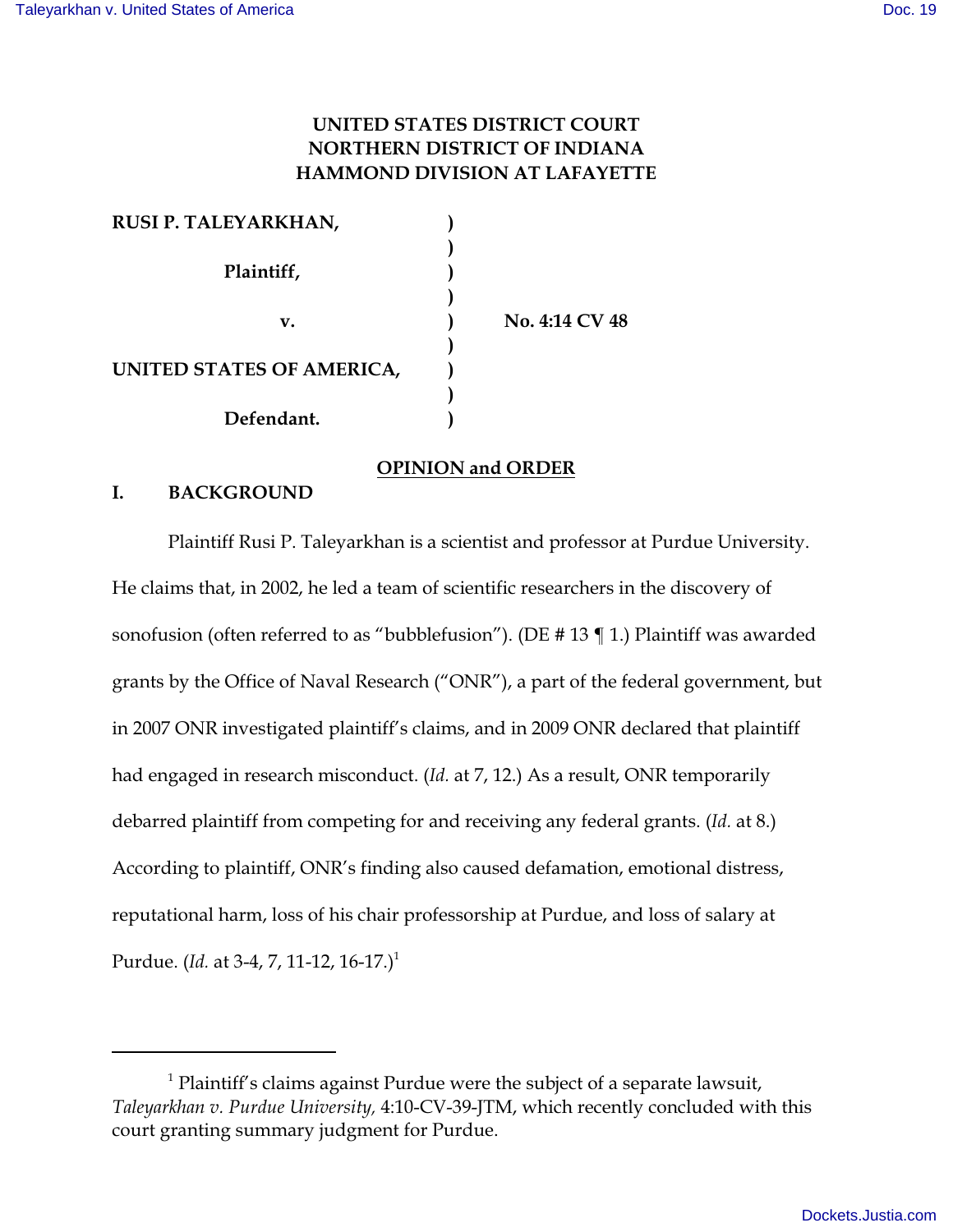In 2012, plaintiff received a redacted version of ONR's report of its investigation into plaintiff's research. (DE # 17 at 2.) In 2013, he received an unredacted version. (*Id*.) In September of 2013, plaintiff filed a claim with the Department of the Navy challenging its decision and alleging wrongdoing. (DE # 13 at 12.) After an appeal, the Navy issued its final denial in January of 2014. (DE # 17 at 3.) Plaintiff filed the present lawsuit against the United States on June 9, 2014, alleging three claims under the Federal Tort Claims Act ("FTCA"), 28 U.S.C. § 2671 *et seq.*: defamation, intentional infliction of emotional distress ("IIED"), and negligent infliction of emotional distress ("NIED"). (DE ## 1, 13.)

The United States has moved to dismiss plaintiff's claims under Federal Rule of Civil Procedure 12(b)(6), primarily due to the statute of limitations, secondarily on grounds of immunity. (DE # 14.) Plaintiff has responded, and the United States replied. (DE ## 17, 18.) The motion is ripe for ruling.

### **II. LEGAL STANDARD**

Rule 12(b)(6) of the Federal Rules of Civil Procedure requires dismissal of a complaint that fails to state a claim for which relief may be granted. When evaluating the sufficiency of a complaint, the court must construe it in the light most favorable to the non-moving party, accept well-pleaded facts as true, and draw all inferences in the non-movant's favor. *Reger Dev., LLC v. Nat'l City Bank,* 595 F.3d 759, 763 (7th Cir. 2010). Although a *pro se* plaintiff is held to "less stringent standards than formal pleadings drafted by lawyers," a *pro se* plaintiff "can plead himself out of court." *Henderson v.*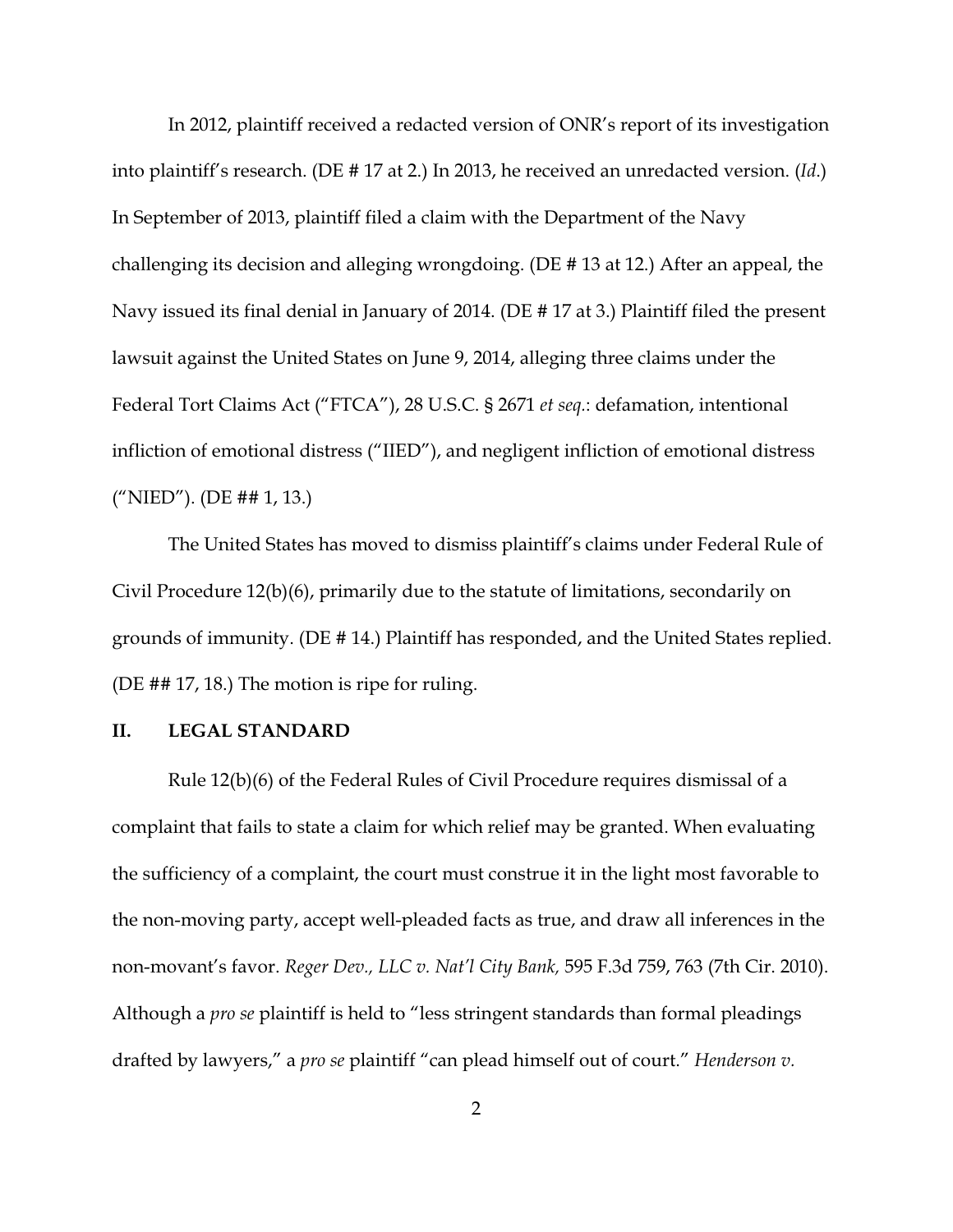*Sheahan,* 196 F.3d 839, 845 (7th Cir. 1999); *McCready v. eBay, Inc.,* 453 F.3d 882, 888 (7th Cir. 2006).

#### **III. DISCUSSION**

The United States's primary argument is that plaintiff's claims are untimely. Under the FTCA's statute of limitations, a plaintiff's failure to satisfy either of two preconditions to suit will result in a tort claim against the federal government being "forever barred": (1) a plaintiff must present the claim in writing to the appropriate federal agency within two years after such claim accrues; and (2) a plaintiff must bring the action within six months after the date of mailing of a notice of final denial of the claim by the agency to which it was presented. *See* 28 U.S.C. § 2401.

Plaintiff claims that he met the second condition, so he satisfied the statute and his suit is timely. He emphasizes the fact that the statute uses the word "or" between the conditions. (DE # 17 at 2.) However, plaintiff misinterprets the statute. It is not that satisfaction of one or the other condition makes his claim timely; rather it is that failure to satisfy one or the other condition makes his claim "forever barred." *Miller v. United States,* 741 F.2d 148, 150 (7th Cir. 1984) ("The [FTCA's] statute of limitations imposes two time constraints on the filing of tort claims against the United States. First, a claimant must present a claim to the appropriate federal agency within two years of the date of its accrual. Second, a plaintiff must file a legal action, if at all, no more than six months after the federal agency mails its notice of final denial of the claim.").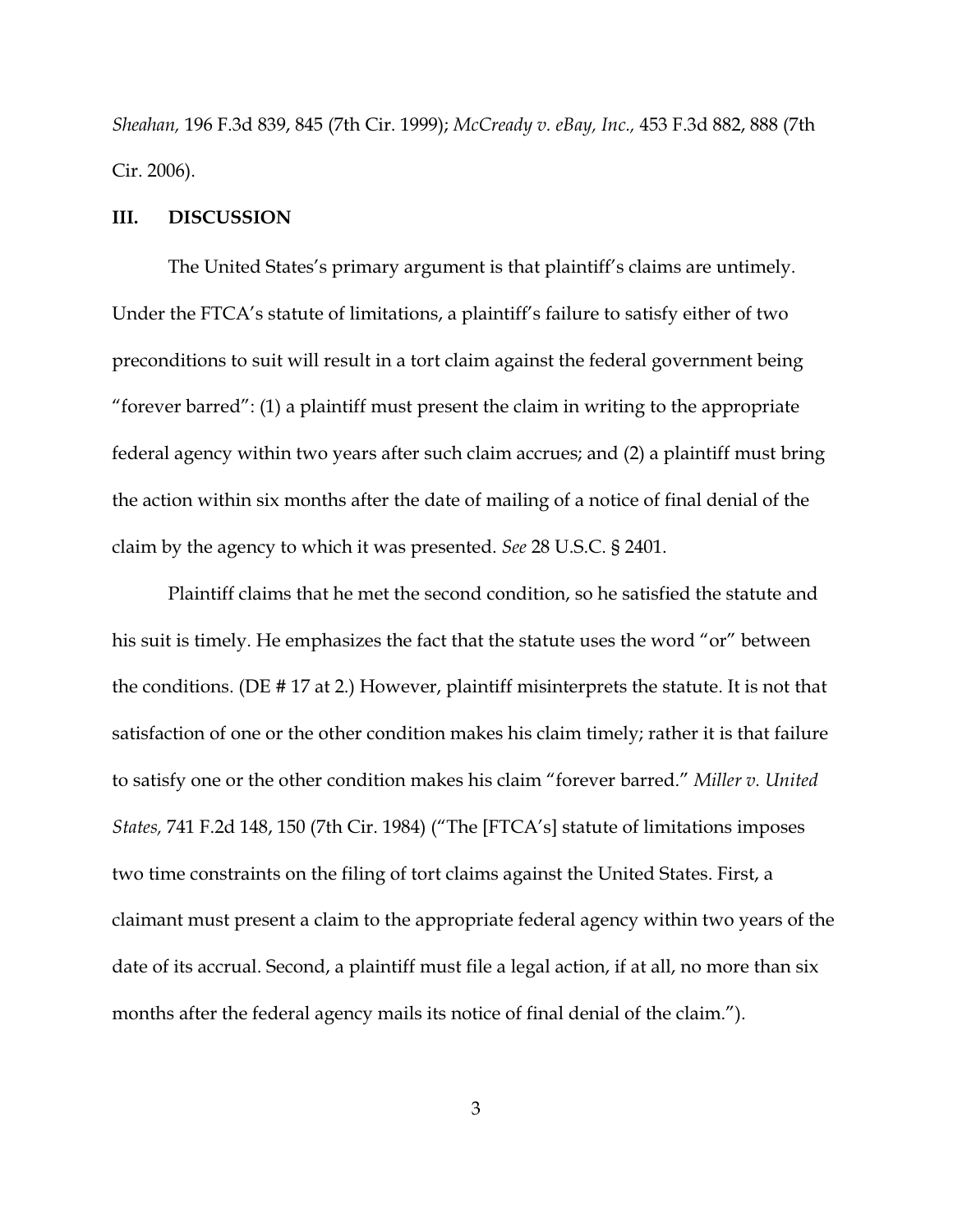Neither party disputes that the second condition was satisfied. However, the United States claims that plaintiff failed to satisfy the first condition because he did not present his claim to the appropriate federal agency within two years after his claim accrued. Federal law determines when an FTCA claim accrues. *Stoleson v. United States,* 629 F.2d 1265, 1268 (7th Cir. 1980). The FTCA contains a section specific to accrual, which explains that: "[a]n FTCA claim accrues when: (A) an individual actually knows enough to tip him off that a governmental act (or omission) may have caused his injury; or (B) a reasonable person in the individual's position would have known enough to prompt a deeper inquiry." *Arroyo v. United States,* 656 F.3d 663, 669 (7th Cir. 2011).

The *Arroyo* test is phrased in the alternative (meaning, satisfaction of either condition triggers accrual), but it is beyond question in this case that both conditions were satisfied in 2009 at the latest. At that point, plaintiff knew that ONR had decided that plaintiff engaged in research misconduct. According to plaintiff's own complaint, it was this finding that caused a domino effect of negative consequences for plaintiff, including defamation, emotional distress, reputational harm, the loss of his chair professorship at Purdue, the loss of salary at Purdue, and the temporary loss of the ability to compete for or receive federal grants and contracts. (DE # 13 at 3-4, 7, 11-12, 16-17.) Any reasonable person in plaintiff's position would have known, and it is obvious that plaintiff did know, that a governmental act caused what he claims was the severe emotional distress underlying both his IIED and his NIED claims and the allegedly defamatory statements underlying his defamation claim. This is not a case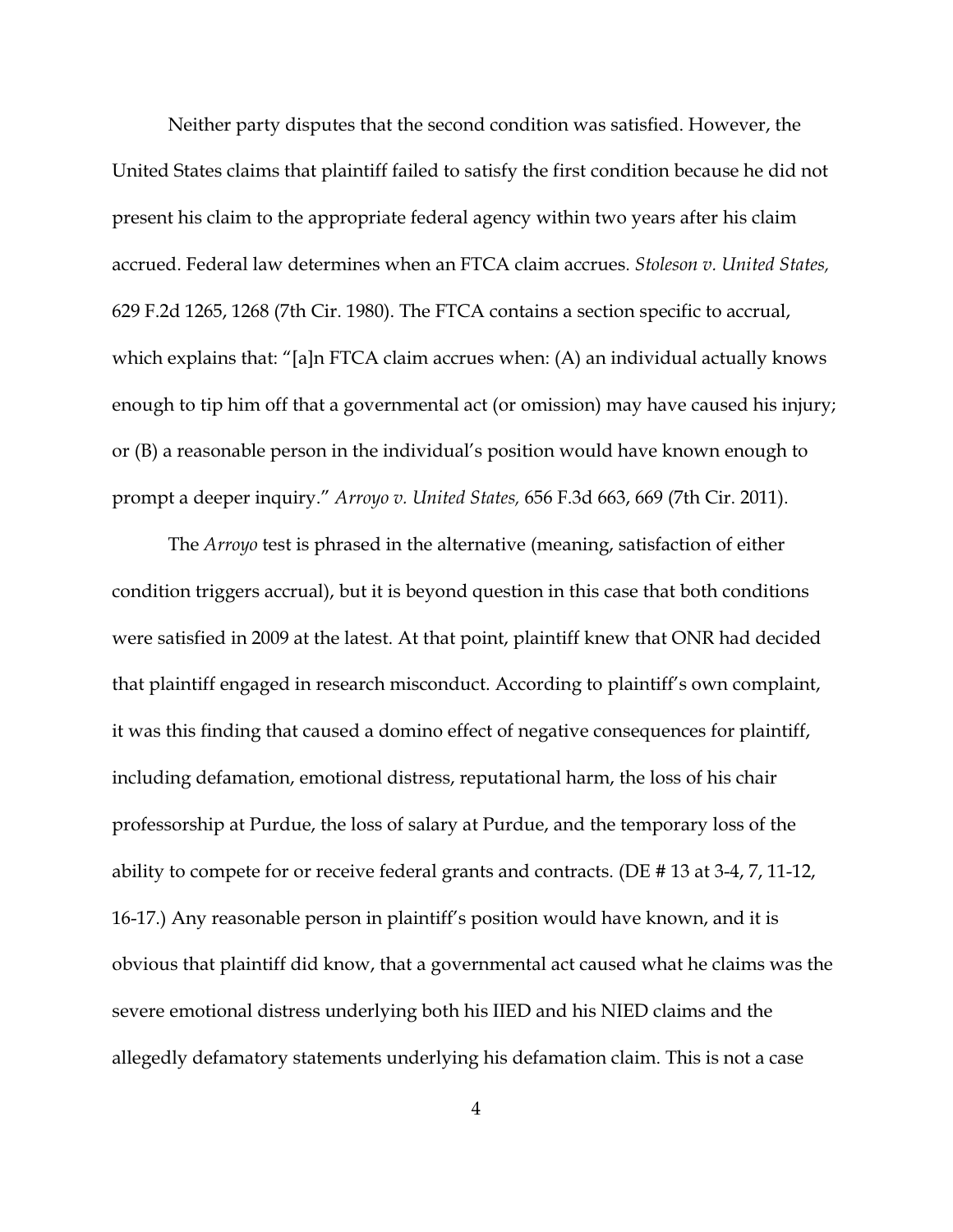where plaintiff knew he was injured, but was not completely sure that the government was to blame. Plaintiff clearly knew that ONR was the entity declaring that he had engaged in research misconduct, and any reasonable person would have known as well.

Plaintiff does not actually dispute that he knew that ONR was responsible for his alleged suffering. Rather, plaintiff argues that, until he saw the full report in 2012, he "did not know my suffering was due to and arose out of *wrongful tortious* action of the Navy." (DE # 17 at 2, emphasis added.) However, the Seventh Circuit has clearly stated that "accrual of an individual's FTCA claim is not postponed until the individual obtains complete knowledge of the cause of his injury. . . . An individual does not need to have reason to believe that the relevant governmental conduct was negligent; mere knowledge of the potential existence of a governmental cause is sufficient to start the clock ticking." *Arroyo,* 656 F.3d at 669. In other words, a plaintiff does not need reason to suspect the government may have acted improperly, only that the government may have acted, in order for his claim to begin accruing. In this case, plaintiff plainly had knowledge of the existence of a governmental cause of the allegedly defamatory statements and his alleged emotional distress in 2009 when the ONR issued its findings of misconduct and debarred plaintiff. (*See* DE # 13 at 7, 12.) At that point, the clock started ticking, and the time for presenting a claim based on that alleged government harm expired two years later, in 2011. 28 U.S.C. § 2401.

5